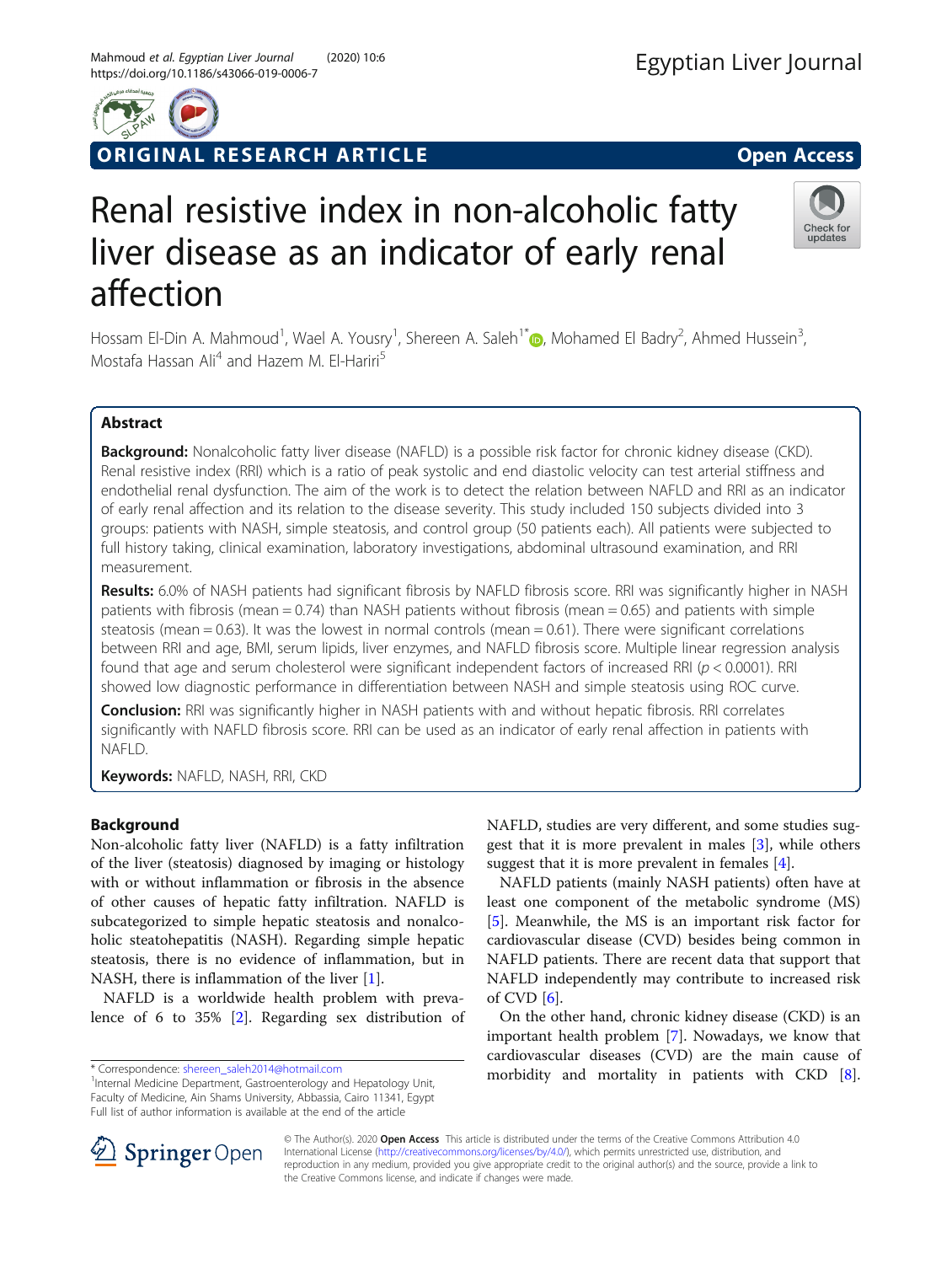Recently, NAFLD was considered as a probable risk factor for CKD development and progression [[9](#page-7-0)].

CKD and NAFLD have convergent pathophysiological mechanisms and cardiometabolic risk factors. CKD and NAFLD pathogenesis may be due to insulin resistance (IR), rennin-angiotensin system (RAS) activation, oxidative stress, and inappropriate secretion of cytokines by the inflamed and steatotic liver. The expected link between the kidney and liver is seen in patients with liver cell failure (LCF) as hepatorenal syndrome [\[10](#page-7-0)]. Targher et al. performed two cross-sectional studies which declared that CKD prevalence is higher in NAFLD patients than in others without steatosis [[11,](#page-7-0) [12\]](#page-7-0).

Renal resistive index (RRI) is a semi-quantitative index obtained by Doppler evaluation of renal vascular bed. RRI = [(peak systolic velocity - end diastolic velocity)  $\div$  peak systolic velocity]. The value of RRI is in the range of 0.47–0.70, and it usually shows a difference between the two kidneys of less than 5–8% [\[13](#page-7-0)].

RRI role has been extensively investigated among various kidney diseases as an early test of arterial stiffness and endothelial dysfunction which may lead to severe end-organ disease, due to its known correlations with histological parameters, as tubulointerstitial lesions and glomerulosclerosis [[14](#page-7-0), [15](#page-7-0)].

The present study aimed to detect the relation between non-alcoholic fatty liver disease and renal resistive index as an indicator of early renal affection, with correlation between it and the disease severity.

## Methods

This prospective observational case control study was conducted on 150 individuals. The enrolled individuals were divided into 3 groups. Group 1 included 50 patients with NASH with or without fibrosis, group 2 included 50 patients with simple steatosis, and group 3 included another 50 normal healthy individuals as controls.

All patients and controls (age > 18 years) were collected from the outpatient clinic of the Internal Medicine Department, Ain Shams University Hospitals, Cairo, Egypt, during the period from January 2016 to May 2016.

Detailed medical history taking and thorough physical examination were done to all participants and controls. They were subjected to laboratory workup, in the form of liver function tests including aspartate aminotransferase (AST), alanine aminotransferase (ALT), total and direct bilirubin (T. and D. Bil.), serum albumin, total proteins (total prot.), gamma glutamyl transferase (GGT), and alkaline phosphatase (ALP); viral markers including hepatitis B surface antigen (HBsAg) and hepatitis C antibodies (HCV Ab); lipid profile including total cholesterol, triglycerides (TG), low-density lipoproteins

(LDL), and high-density lipoproteins (HDL); renal function tests including serum creatinine (SCr), blood urea nitrogen (BUN), serum sodium (Na), potassium (K), estimated glomerular filtration rate (eGFR), and complete urine analysis; and fasting blood glucose (FBG).

Radiological assessment, by a single professional radiologist, using an abdominal U/S was done for all patients and controls included in the study after fasting for 8 h. They were examined using ultrasound (U/S) equipment with color Doppler capability and 2.8–5 MHz convex linear transducer (LOGIQ P6, G E Medical Systems, USA) for the evaluation of liver size, capsular contour (smooth, coarse, lobulated), and parenchymal echogenicity. The kidney size, cortical thickness (not less than 10 mm), cortico-medullary differentiation, and echogenicity were assessed. The U/S equipment automatically calculated the RRI. Intra-renal resistance was recorded at interlobar arteries in three different regions of both kidney (superior, middle, and inferior zones), and the mean value was calculated. Then, a mean RRI was calculated derived from 6 measurements for each patient.

RRI formula: RRI = (peak systolic velocity - end diastolic velocity)/peak systolic velocity [[16\]](#page-7-0).

The sonographic picture of increased liver echogenicity together with normal or elevated liver enzymes was used for differentiation between simple steatosis and NASH, while the assessment of the presence of fibrosis in NAFLD non-invasively was done by calculating the NAFLD fibrosis score [[17\]](#page-7-0). This score required the following data: age, body mass index (BMI), AST, ALT, albumin, platelet count, and fasting blood sugar.

#### NAFLD fibrosis score formula

 $-1.675 + 0.037 \times age$  (years) + 0.094 × BMI (kg/m<sup>2</sup>) +  $1.13 \times \text{IFG/diabetes}$  (yes = 1, no = 0) + 0.99  $\times$  AST/ALT ratio-0.013 × platelet ( $\times$  10<sup>9</sup>)-0.66 × albumin (g/dL).

The results were interpreted as follows:

- < − 1.455: predictor of absence of significant fibrosis (F0-F2 fibrosis)
- $\bullet$  ≥ 1.455 to ≤ 0.675: indeterminate score
- $\bullet$  > 0.675: predictor of presence of significant fibrosis (F3-F4 fibrosis)

Patients with any structural or functional renal disease such as renal artery stenosis or acute or chronic renal diseases, patients receiving any nephrotoxic drugs, patients with diabetes mellitus or hypertension, and patients with any other liver diseases rather than NAFLD were excluded from the study. Controls were collected from those with irrelevant medical history, normal physical examination and body mass index, normal liver echogenicity, contour and size, normal liver and kidney function tests, and normal eGFR and urine analysis.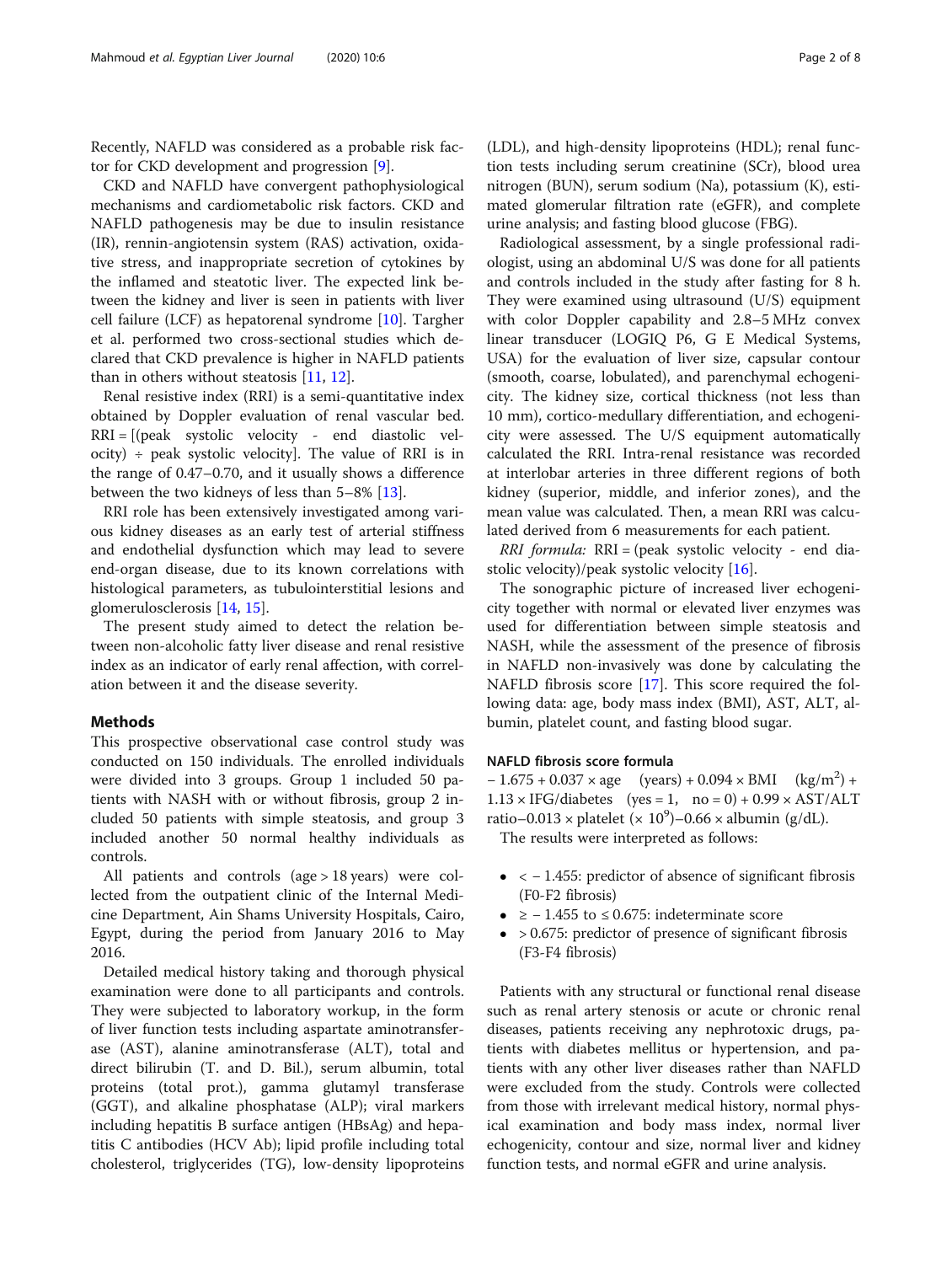The study was performed according to the ethical guidelines of the 1975 Declaration of Helsinki. A written informed consent was obtained from all enrolled participants before enrolment to the study. This study was approved by the ethical committee of Faculty of Medicine, Ain Shams University.

## Statistical methods

The collected data were coded, tabulated, and statistically analyzed using IBM SPSS statistics (Statistical Package for Social Sciences) software version 22.0, IBM Corp., Chicago, USA, 2013. Descriptive statistics were done using minimum and maximum of the range as well as mean  $\pm$  SD (standard deviation) for quantitative normally distributed data, while it was done for qualitative data as number and percentage. Inferential analyses were done for quantitative variables using ANOVA test with post hoc Tukey test for more than two independent groups with normally distributed data. For qualitative data, inferential analyses for independent variables were done using chi square test for differences between proportions with post hoc Bonferroni test. Pearson correlation was used for numerical normally distributed data. ROC curve was used to evaluate the performance of different tests to differentiate between certain groups. Linear regression model was used to find out the independent factors affecting certain conditions. The level of significance was taken at  $P$  value < 0.05.

## Results

Twenty-one, 24, and 26% of groups 1, 2, and 3 were males. The mean age of patients of groups 1, 2, and 3 was  $51 \pm 8.7$ ,  $49.1 \pm 9.8$ , and  $50.1 \pm 10.5$  years, respectively. BMI was significantly lower in the control group with no significant difference between NASH and simple steatosis groups (Table [1\)](#page-3-0).

FBG and lipid profile were significantly higher, while HDL was significantly lower among the NASH group. Liver enzymes were significantly higher in NASH group with no significant difference between control and simple steatosis groups. Serum albumin was significantly higher in the control group with no significant difference between NASH and simple steatosis groups. Creatinine and BUN were within the normal ranges in all groups but showed significantly higher levels among NASH, followed by simple steatosis then the controls. eGFR was significantly highest in the control group with no significant difference between NASH and simple steatosis groups. RRI was significantly higher among NASH patients in comparison with the other two groups (Table [1\)](#page-3-0).

NAFLD fibrosis score was significantly higher among NASH patients, followed by simple steatosis and lowest among controls. Higher number and percentage of

patients with liver fibrosis were found in NASH patients (Table [2,](#page-4-0) Fig. [1](#page-4-0)).

There were significant positive correlations between RRI on one side and age and BMI on the other side. Also, there were significant positive correlations between RRI and cholesterol, triglycerides, ALT, AST, ALP, GGT, and liver fibrosis score. There was significant negative correlation between RRI and HDL. There was significant positive correlation between RRI and serum creatinine, and a significant negative correlation between RRI and eGFR. There was non-significant correlation between RRI and BUN, serum Na, and K (Table [3](#page-5-0)).

Age and cholesterol were found to be significant factors that increase RRI by logistic regression analysis (Table [4](#page-5-0)). RRI had significant low diagnostic performance in differentiation between NASH patients with or without fibrosis from patients with simple steatosis (Table [5,](#page-5-0) Fig. [2](#page-6-0)).

RRI was higher in NASH patients with fibrosis (mean = 0.74) than NASH patients without fibrosis (mean =  $0.65$ ) and patients with simple steatosis (mean = 0.63). It was the lowest in normal controls (mean  $=$ 0.61).

## **Discussion**

The aim of this study was to find the relation between non-alcoholic fatty liver disease and renal resistive index as an indicator of an early renal affection with correlation between it and the disease severity determined by NAFLD fibrosis score.

In this study, there was no significant difference between the studied groups regarding demographic characteristics. These findings are consistent with Corey et al. who stated that there were no differences in mean age in NAFLD patients and others [[18\]](#page-7-0). Higher body mass index was found in patients with NASH and simple steatosis in the current study. Fierbinteanu-Braticevici et al. stated that simple steatosis and NASH are associated with high BMI. They also found an association between old age and NASH [[19\]](#page-7-0). On the other hand, Nugent and Younossi stated that NAFLD and NASH may be present in lean subjects having normal BMI and they may be absent in subjects having a high BMI [\[20\]](#page-7-0).

Fasting blood glucose (FBG) was significantly higher in NASH group than simple steatosis and control groups in the current study. These results are consistent with Jimba et al. who found that NAFLD had a significant positive association with increasing FBG in non-diabetic individuals [\[21\]](#page-7-0).

Total cholesterol, LDL, and TG were significantly higher, while HDL was significantly lower among NASH group than simple steatosis and control groups. These results are consistent with Puri et al., Miura and Ohnish, and Mahaling et al. who stated that, in NAFLD, serum total cholesterol, TG, and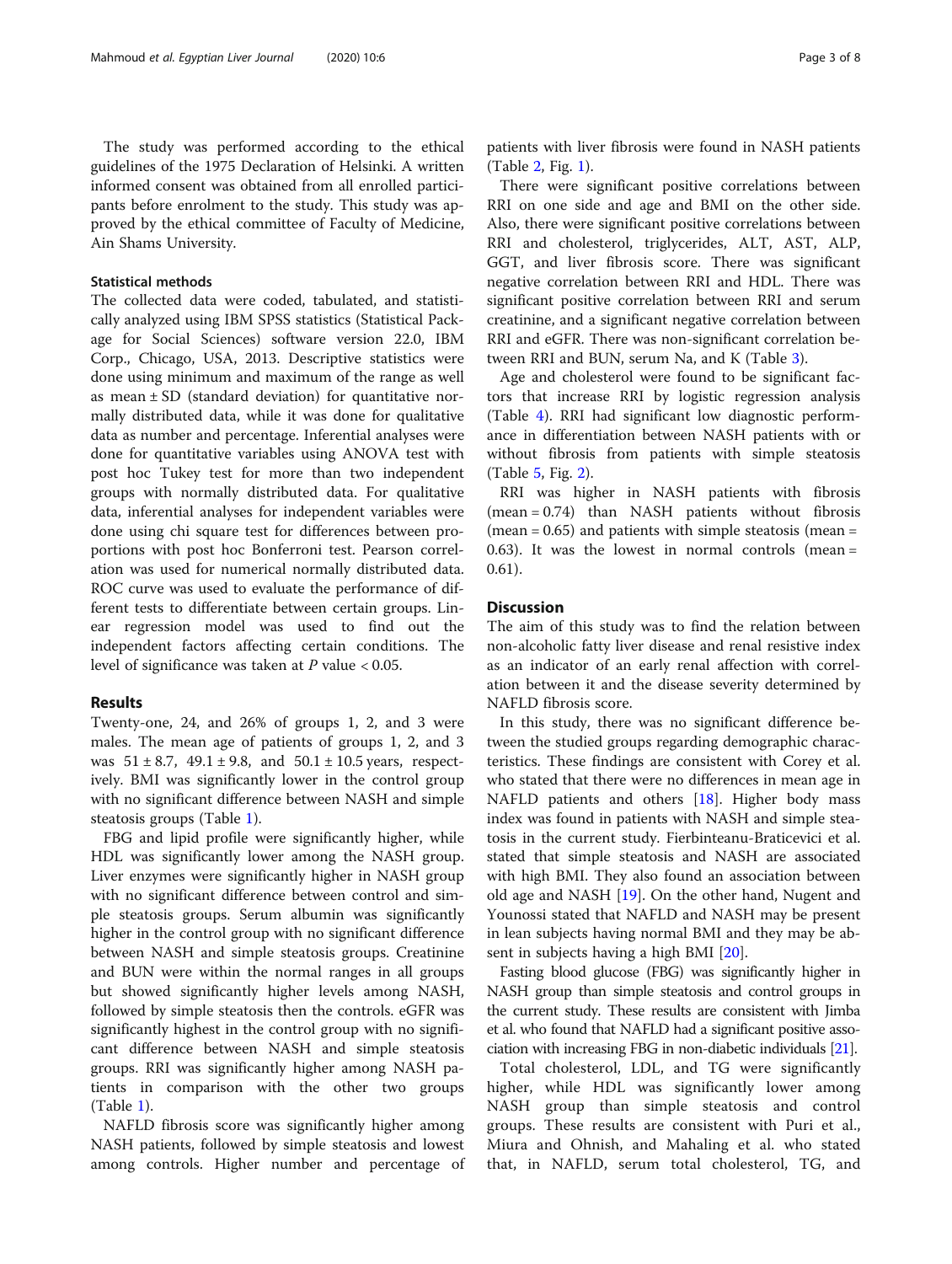<span id="page-3-0"></span>Table 1 Comparison between the three groups regarding the studied variables using ANOVA test

| Variables       |                       |               | Group 1 $(N = 50)$ | Group 2 ( $N = 50$ ) | Group $3(N = 50)$ | $\overline{P}$ |
|-----------------|-----------------------|---------------|--------------------|----------------------|-------------------|----------------|
| BMI ( $kg/m2$ ) |                       | $Mean \pm SD$ | $29.3 \pm 2.5$     | $29.1 \pm 1.6$       | $22.0 \pm 1.5$    | $< 0.001*$     |
|                 |                       | Range         | 24.0-34.3          | $25.5 - 34.5$        | 18.2-24.5         |                |
|                 |                       | HG            | a                  | a                    | b                 |                |
| FBG (mg/dL)     |                       | $Mean \pm SD$ | $88.8 \pm 5.6$     | $84.4 \pm 6.7$       | $77.3 \pm 5.9$    | $< 0.001*$     |
|                 |                       | HG            | a                  | b                    | $\subset$         |                |
| Lipid profile   | Cholesterol (mg/dL)   | $Mean \pm SD$ | $251.8 \pm 38.1$   | $224.8 \pm 26.2$     | $157.1 \pm 27.1$  | $< 0.001*$     |
|                 |                       | HG            | a                  | b                    | $\subset$         |                |
|                 | TG (mg/dL)            | $Mean \pm SD$ | $225.2 \pm 59.2$   | $198.8 \pm 36.5$     | $117.2 \pm 17.5$  | $< 0.001*$     |
|                 |                       | HG            | a                  | b                    | $\subset$         |                |
|                 | LDL (mg/dL)           | $Mean \pm SD$ | $194.8 \pm 22.7$   | $182.2 \pm 16.3$     | $106.2 \pm 25.6$  | $< 0.001*$     |
|                 |                       | HG            | a                  | a                    | b                 |                |
|                 | HDL (mg/dL)           | $Mean \pm SD$ | $37.4 \pm 4.1$     | $41.1 \pm 5.2$       | $49.8 \pm 10.8$   | $< 0.001*$     |
|                 |                       | HG            | a                  | b                    | $\subset$         |                |
|                 | ALT (IU/L)            | $Mean \pm SD$ | $78.81 \pm 17.8$   | $25.7 \pm 7.9$       | $24.0 \pm 7.2$    | $< 0.001*$     |
|                 |                       | HG            | a                  | $\mathsf b$          | b                 |                |
|                 | AST (IU/L)            | $Mean \pm SD$ | $69.4 \pm 16.7$    | $23.8 \pm 6.9$       | $23.4 \pm 6.9$    | $< 0.001*$     |
|                 |                       | HG            | a                  | b                    | $\mathsf b$       |                |
|                 | ALP (IU/L)            | $Mean \pm SD$ | $128.1 \pm 31.6$   | $71.9 \pm 23.7$      | $61.9 \pm 14.7$   | $< 0.001*$     |
|                 |                       | HG            | a                  | b                    | b                 |                |
|                 | GGT (IU/L)            | $Mean \pm SD$ | $75.1 \pm 18.3$    | $34.1 \pm 8.1$       | $31.8 \pm 9.6$    | $< 0.001*$     |
|                 |                       | HG            | a                  | b                    | b                 |                |
|                 | D. Bil. (mg/dL)       | $Mean \pm SD$ | $0.60 \pm 0.13$    | $0.60 \pm 0.12$      | $0.62 \pm 0.12$   | 0.559          |
|                 | T. Bil. (mg/dL)       | $Mean \pm SD$ | $0.16 \pm 0.05$    | $0.15 \pm 0.05$      | $0.15 \pm 0.05$   | 0.730          |
|                 | Albumin (gm/dL)       | $Mean \pm SD$ | $4.04 \pm 0.20$    | $4.11 \pm 0.21$      | $4.22 \pm 0.28$   | $< 0.001*$     |
|                 |                       | HG            | a                  | a                    | b                 |                |
|                 | Tot. Proteins (gm/dL) | $Mean \pm SD$ | $7.29 \pm 0.32$    | $7.32 \pm 0.34$      | $7.36 \pm 0.34$   | 0.630          |
|                 | Creatinine (mg/dL)    | $Mean \pm SD$ | $0.87 \pm 0.11$    | $0.73 \pm 0.14$      | $0.66 \pm 0.13$   | $< 0.001*$     |
|                 |                       | HG            | a                  | b                    | $\subset$         |                |
|                 | BUN (gm/dL)           | $Mean \pm SD$ | $14.9 \pm 2.3$     | $13.2 \pm 2.9$       | $11.5 \pm 2.8$    | $< 0.001*$     |
|                 |                       | HG            | a                  | b                    | $\subset$         |                |
|                 | eGFR (mL/min)         | $Mean \pm SD$ | $117.5 \pm 5.1$    | $118.8 \pm 5.0$      | $122.0 \pm 5.3$   | $< 0.001*$     |
|                 |                       | HG            | a                  | a                    | b                 |                |
|                 | Na (mmol/L)           | $Mean \pm SD$ | $140.3 \pm 2.3$    | $140.2 \pm 1.9$      | $139.7 \pm 1.8$   | 0.294          |
|                 | K (mmol/L)            | $Mean \pm SD$ | $4.13 \pm 0.28$    | $4.17 \pm 0.31$      | $4.07 \pm 0.20$   | 0.200          |
| RRI             | RRI                   | $Mean \pm SD$ | $0.66 \pm 0.04$    | $0.63 \pm 0.04$      | $0.61 \pm 0.04$   | $< 0.001*$     |
|                 |                       | Range         | $0.65 - 0.67$      | $0.62 - 0.64$        | $0.60 - 0.62$     |                |
|                 |                       | 95% CI        | $0.65 - 0.67$      | $0.62 - 0.64$        | $0.60 - 0.62$     |                |
|                 |                       | HG            | a                  | b                    | C                 |                |

CI confidence interval, HG homogenous groups (have the same letter by post hoc test). \*Significant

LDL cholesterol show a stepwise increase from simple steatosis to NASH, while HDL cholesterol was lower in NASH patients followed by simple steatosis patients and highest in normal [[22](#page-7-0)–[24\]](#page-7-0).

et al. and Tabbaa et al. stated that low serum potassium levels were associated with disease severity in NAFLD patients [[25,](#page-7-0) [26\]](#page-7-0).

No significant difference was found between the studied groups regarding Na and K in the present study. Sun

ALT, AST, ALP, and GGT were significantly higher in NASH group with no significant difference between control and simple steatosis groups in the current study.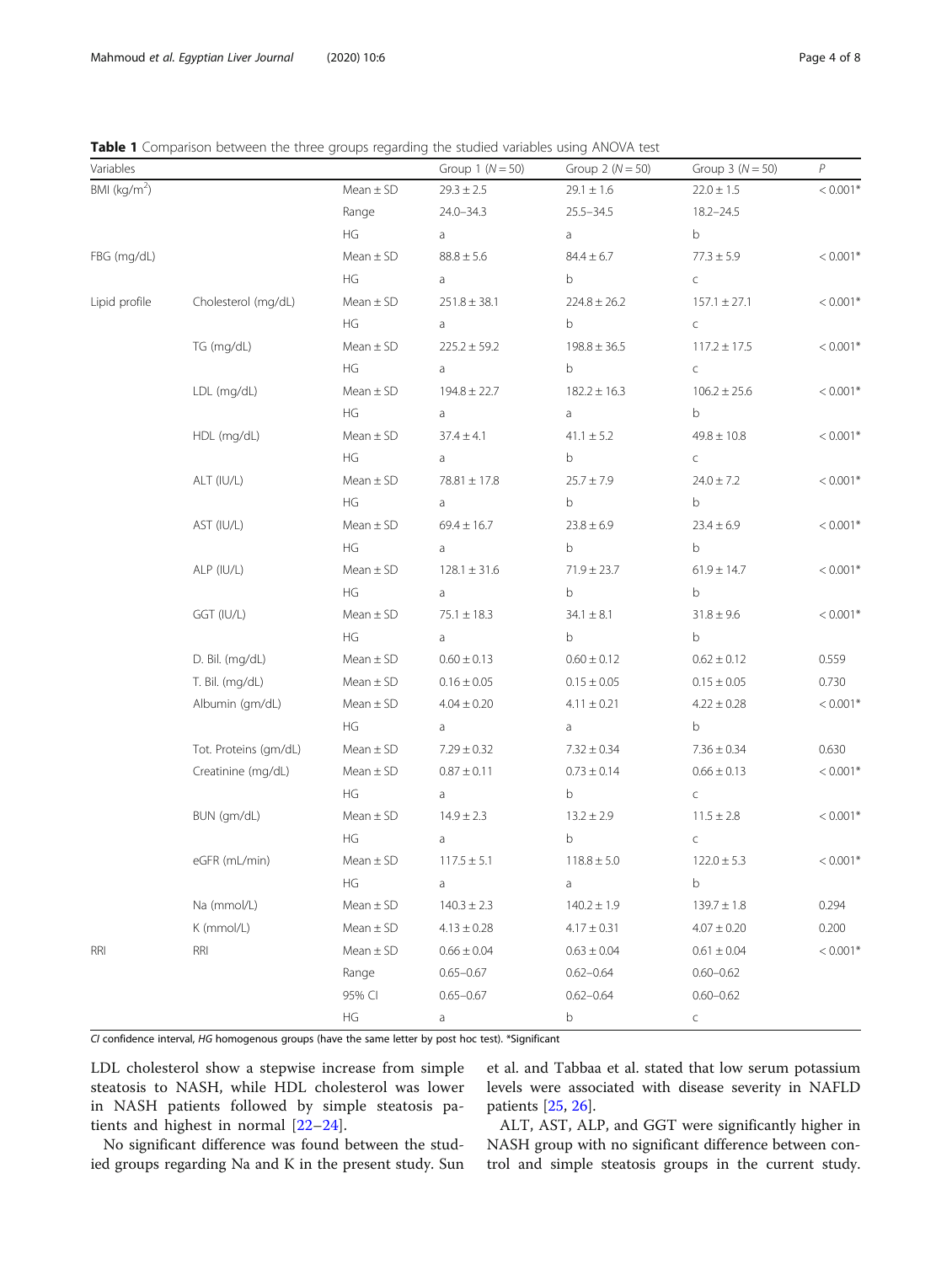<span id="page-4-0"></span>Table 2 NAFLD fibrosis score among the studied groups

| Variables    |                    | Group 1 $(N = 50)$ | Group 2 $(N = 50)$ | Group $3(N = 50)$ | P                  |
|--------------|--------------------|--------------------|--------------------|-------------------|--------------------|
| Score        | Mean $\pm$ SD      | $-1.31 \pm 0.95$   | $-2.15 \pm 0.78$   | $-3.30 \pm 0.74$  | $\lambda$ < 0.001* |
|              | Range              | $-3.50 - 0.68$     | $-4.00$ to $-0.44$ | $-5.00$ to $-1.8$ |                    |
|              | HG                 | a                  | b                  |                   |                    |
| Grade (n, %) | No fibrosis        | 31 (62.0%)         | 43 (86.0%)         | 50 (100.0%)       | # $0.014*$         |
|              | Intermediate score | 16 (32.0%)         | $7(14.0\%)$        | $0(0.0\%)$        |                    |
|              | Fibrosis           | $3(6.0\%)$         | $0(0.0\%)$         | $0(0.0\%)$        |                    |
|              | HG                 | a                  | b                  |                   |                    |
|              |                    |                    |                    |                   |                    |

^ANOVA, # chi square test, \*Significant

Frantzides et al. and Puri et al. stated that the values of AST and ALT were higher in NASH patients followed by simple steatosis patients and were the lowest in normal controls [\[22](#page-7-0), [27](#page-7-0)]. Puri et al. stated that mean ALP was higher in NASH patients followed by NAFLD patients and was the lowest in normal controls [\[22](#page-7-0)]. Fierbinteanu–Braticevici et al. and Shen et al. found that GGT was high in NAFLD patients and increased with the severity of liver affection [\[20](#page-7-0), [28\]](#page-7-0).

In the present study, no significant difference was found between the study and control groups regarding serum bilirubin and total protein. Kwak et al., Hjelkrem et al., chang et al., and Tian et al. stated that serum bilirubin levels were inversely associated with NAFLD prevalence [\[29](#page-7-0)–[32\]](#page-7-0). On the other hand, Puri et al. stated that total bilirubin was higher in NAFLD patients and increasing with the severity of liver affection [\[22](#page-7-0)].

Liver fibrosis score was significantly higher among NASH group. In NASH group, 62.0% of patients had no significant fibrosis, 32.0% of patients had indeterminate scores, and 6.0% of patients had significant fibrosis. In simple steatosis group, 86.0% of patients had no significant fibrosis, and 14.0% of patients had indeterminate scores. All the included subjects in the control group had no fibrosis. In agreement with the current study, Williams et al. stated that 7% of NAFLD patients who underwent liver biopsy had significant fibrosis [\[3\]](#page-6-0). Also, Wong et al. stated that the prevalence of significant fibrosis in NAFLD patients was 4% and unlikely to exceed 10% [[33](#page-7-0)].

RRI was significantly higher in the NASH group than those with simple steatosis who were higher than the control group. In NASH patients, RRI was higher among those with hepatic fibrosis (mean  $= 0.74$ ) than in those without fibrosis (mean = 0.65). Catalano et al. stated that they did not find a significant difference in RRI between NAFLD patients and normal controls. Also, they did not find a significant difference between NAFLD patients with normal levels of liver enzymes and those with high levels of liver enzymes [\[34](#page-7-0)].

In the current study, there were significant positive correlations between RRI and age, BMI, cholesterol, triglycerides, ALT, AST, ALP, GGT, and liver fibrosis. On the other hand, there was significant negative correlation between RRI and HDL. Using multiple linear regression analysis, age and cholesterol were found to be significant

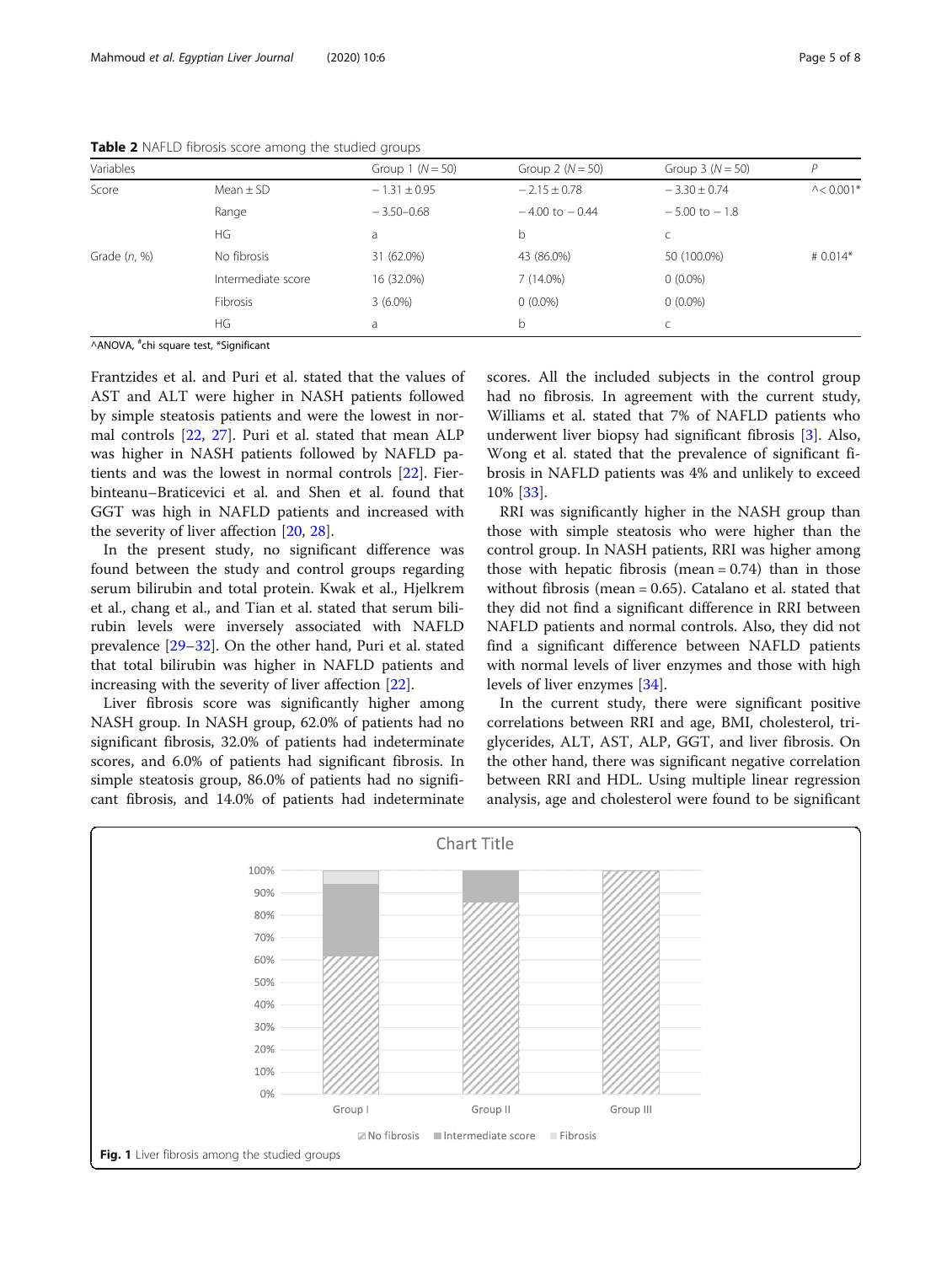| Variables        |               | Group $1(N = 50)$ |            |          | Group 2 $(N = 50)$ |          | Group $3(N = 50)$ |  |
|------------------|---------------|-------------------|------------|----------|--------------------|----------|-------------------|--|
|                  |               |                   | р          |          | $\mathcal{D}$      | r        | р                 |  |
| Demographic      | Age           | 0.634             | $< 0.001*$ | 0.466    | $< 0.001*$         | 0.644    | $< 0.001*$        |  |
|                  | <b>BMI</b>    | 0.826             | $< 0.001*$ | 0.408    | $< 0.003*$         | 0.648    | $< 0.001*$        |  |
|                  | FBG           | 0.102             | 0.480      | 0.109    | 0.449              | 0.040    | 0.784             |  |
| Lipid profile    | Cholesterol   | 0.405             | 0.004      | 0.344    | 0.014              | 0.513    | $< 0.001*$        |  |
|                  | TG            | 0.424             | $0.002*$   | 0.303    | $0.047*$           | 0.624    | $< 0.001*$        |  |
|                  | LDL           | 0.204             | 0.155      | 0.227    | 0.102              | 0.373    | 0.108             |  |
|                  | <b>HDL</b>    | $-0.443$          | $< 0.001*$ | $-0.615$ | $< 0.001*$         | $-0.314$ | 0.026             |  |
| Liver profile    | ALT           | 012.428           | 0.002      | 0.449    | $< 0.001*$         | 0.373    | 0.008             |  |
|                  | AST           | 0.458             | $< 0.001*$ | 0.376    | $0.007*$           | 0.316    | $0.025*$          |  |
|                  | ALP           | 0.373             | $< 0.001*$ | 0.338    | $0.046*$           | 0.495    | $< 0.001*$        |  |
|                  | GGT           | 0.307             | $0.030*$   | 0.416    | $0.003*$           | 0.269    | $0.049*$          |  |
|                  | T. Bil        | 0.051             | 0.723      | 0.031    | 0.833              | $-0.055$ | 0.706             |  |
|                  | D. Bil        | $-0.004$          | 0.978      | 0.031    | 0.830              | $-0.063$ | 0.665             |  |
|                  | Albumin       | $-0.584$          | $< 0.001*$ | $-0.467$ | $< 0.001*$         | $-0.407$ | 0.046             |  |
|                  | Total protein | $-0.485$          | $< 0.001*$ | $-0.555$ | $< 0.001*$         | $-0.415$ | 0.019             |  |
| Kidney functions | Creatinine    | 0.480             | $< 0.001*$ | 0.356    | $0.011*$           | 0.301    | $0.034*$          |  |
|                  | eGFR          | $-0.593$          | $< 0.001*$ | $-0.512$ | $< 0.001*$         | $-0.495$ | $< 0.001*$        |  |
| Liver fibrosis   | Score         | 0.851             | $< 0.001*$ | 0.851    | $< 0.001*$         | 0.532    | $< 0.001*$        |  |

<span id="page-5-0"></span>Table 3 Correlation between RRI and demographic and laboratory variables among the studied groups using Pearson correlation

\*Significant

independent factors of higher RRI. RRI showed low diagnostic performance in differentiation between patients with NASH and liver fibrosis and those with simple steatosis. Ponte et al. stated that higher BMI and age were associated with higher RRI values. Also, they stated that age is one of the significant determinants of the RRI in the general population, but they highlighted a nonlinear association between age and RRI [[35\]](#page-7-0).

The expanded and inflamed visceral adipose tissue mass is a source of multiple factors that are potentially involved in the process of atherogenesis and the development of insulin resistance, NAFLD, and

**Table 4** Linear logistic models for factors affecting RRI among the studied groups

| are stadica groups |        |           |            |                   |       |  |  |
|--------------------|--------|-----------|------------|-------------------|-------|--|--|
| Variables          | B      | <b>SE</b> | р          | 95% CI            | $R^2$ |  |  |
| Group 1            |        |           |            |                   |       |  |  |
| Age                | 0.0042 | 0.0004    | $< 0.001*$ | 0.0033-0.0051     | 0.998 |  |  |
| Cholesterol        | 0.0006 | 0.0001    | $< 0.001*$ | $0.0004 - 0.0008$ |       |  |  |
| Group 2            |        |           |            |                   |       |  |  |
| Age                | 0.0027 | 0.0007    | $< 0.001*$ | $0.0013 - 0.0040$ | 0.995 |  |  |
| Cholesterol        | 0.0007 | 0.0002    | $0.004*$   | $0.0002 - 0.0012$ |       |  |  |
| Group 3            |        |           |            |                   |       |  |  |
| Age                | 0.0024 | 0.0005    | $< 0.001*$ | 0.0014-0.0034     | 0.997 |  |  |
| Cholesterol        | 0.0008 | 0.0002    | $< 0.001*$ | $0.0004 - 0.0011$ |       |  |  |

 $β$  regression coefficient, SE standard error, CI confidence interval,  $R^2$  coefficient of determination, \*significant

possibly the cardiac and renal affection. These factors include free fatty acids (FFA), hormones, and proinflammatory adipocytokines [[36](#page-7-0)]. Hepatic steatosis leads to subacute intrahepatic inflammation through activation of nuclear factor-κB pathways that exacerbate insulin resistance both locally in the liver and systematically [\[37\]](#page-7-0). NAFLD is associated with increased levels of circulating proinflammatory markers such as C reactive protein, interleukin (IL) 6, tumor necrosis factor (TNF)-α, and other hepatic acute-phase proteins, procoagulant factors as fibrinogen, plasminogen activator inhibitor-1, factor VIII, and adhesion molecules like vascular adhesion protein-1 that are likely to have been synthesized within the liver, especially in the presence of NASH, together with impaired fibrinolysis (e.g., high levels of PAI-1) [[38\]](#page-7-0). These proinflammatory and procoagulant factors were found to be highest in patients with NASH, intermediate in those with simple steatosis, and lowest in age, sex, and weight-matched control individuals without steatosis [\[39\]](#page-7-0). These risk factors could explain the cardiac and renal affection in NAFLD.

Table 5 Diagnostic performance of RRI in prediction of NASH

| Groups         |       |      |            | 95% CI      |
|----------------|-------|------|------------|-------------|
| Group 1 from 2 | 0.692 | 0054 | $< 0.001*$ | 0.586-0.798 |

AUC area under curve, SE standard error, CI confidence interval, \*significant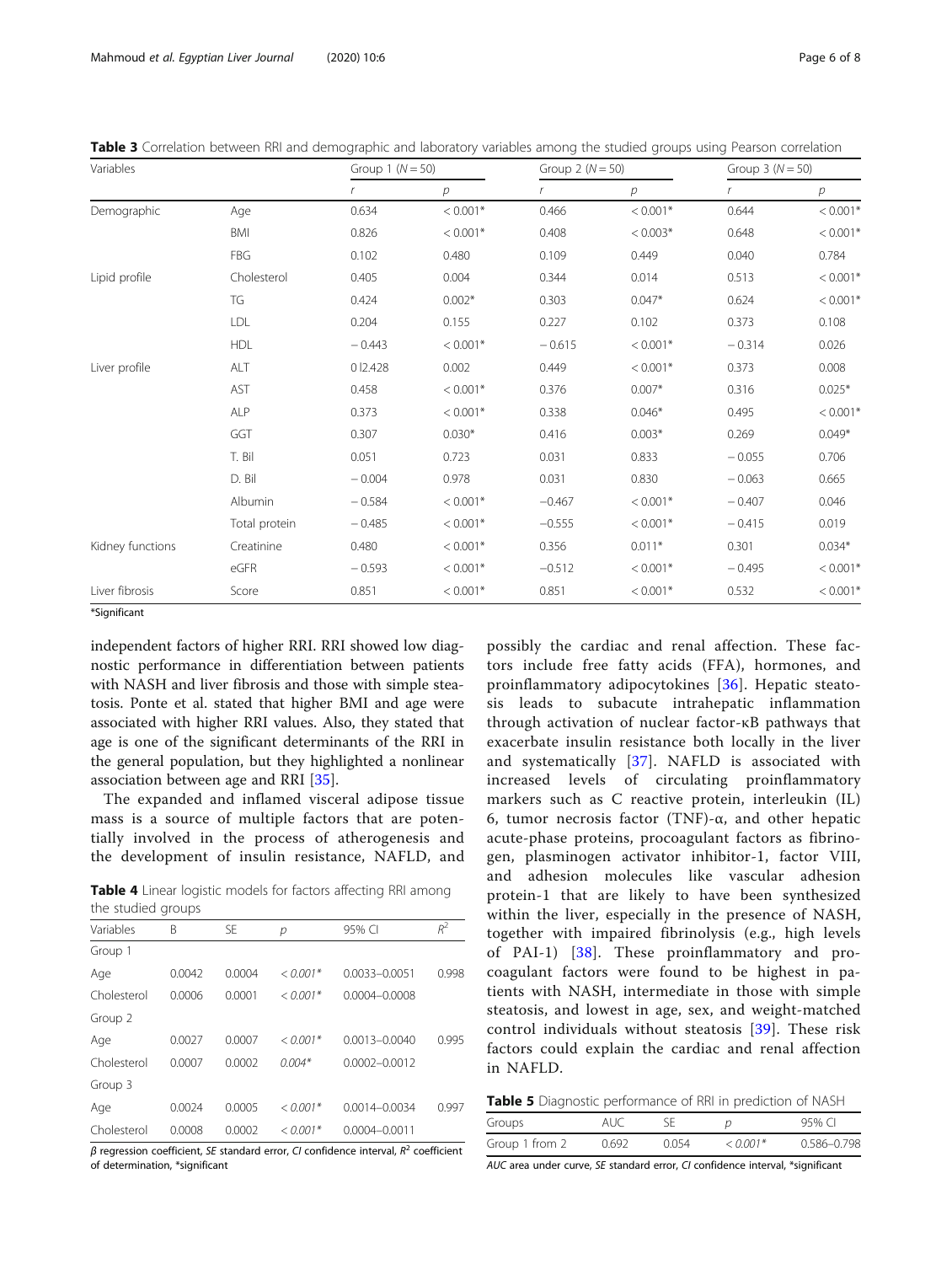<span id="page-6-0"></span>

## Conclusion

NAFLD is associated with higher blood sugar, hazardous serum lipids, and liver enzymes. RRI was significantly higher in NASH patients with and without hepatic fibrosis. RRI correlated significantly with NAFLD fibrosis score, liver enzymes, and serum lipids.

#### Abbreviations

ALP: Alkaline phosphatase; ALT: Alanine aminotransferase; AST: Aspartate aminotransferase; CKD: Chronic kidney disease; CVD: Cardiovascular disease; D. Bil.: Direct bilirubin; FBG: Fasting blood glucose; GGT: Gamma glutamyl transferase; HBsAg: Hepatitis B surface antigen; HCV Ab: Hepatitis C antibodies; HDL: High-density lipoproteins; IFG: Impaired fasting glucose; IR: Insulin resistance; LCF: Liver cell failure; LDL: Low-density lipoproteins; MS: Metabolic syndrome; NAFLD: Nonalcoholic fatty liver disease; NASH: Nonalcoholic steatohepatitis; RAS: Rennin-angiotensin system; RRI: Renal resistive index; SD: Standard deviation; SPSS: Statistical Package for Social Sciences; T.Bil.: Total bilirubin; TG: Triglycerides

#### Acknowledgements

Not applicable.

#### Authors' contributions

Dr. 'HM' and Dr. 'WY' contributed in the revision of the work and in the acceptance of the final form of the manuscript. Dr. 'SS' contributed in conception and the design of the work, writing of the manuscript, and revision of the work. Dr. 'MEB' contributed in writing of the manuscript and revision of the work. Dr. 'AH' contributed in the conception and the design of the work together with performing the clinical part and revising the manuscript. Dr. 'MS' and 'HM' contributed in collection of the data and in performing the statistical part of the work. All authors have read and approved the manuscript.

#### Funding

This research did not receive any specific grant from funding agencies in the public, commercial, or not-for-profit sectors.

#### Availability of data and materials

All data and materials are available.

### Ethics approval and consent to participate

The study was performed according to the ethical guidelines of the 1975 Declaration of Helsinki. A written informed consent was obtained from all enrolled participants before enrolment to the study. This study was approved by the ethical committee of Faculty of Medicine, Ain Shams University (committee's reference number: 122/2016).

#### Consent for publication

Not applicable.

#### Competing interests

None of the authors have any conflicts of interests or financial disclosures related to this work.

#### Author details

<sup>1</sup>Internal Medicine Department, Gastroenterology and Hepatology Unit Faculty of Medicine, Ain Shams University, Abbassia, Cairo 11341, Egypt. <sup>2</sup>Tropical Medicine and Gastroenterology Department, Faculty of Medicine, Aswan University, Aswan, Egypt. <sup>3</sup>Diagnostic and Interventional Radiology Department, Faculty of Medicine, Ain Shams University, Cairo, Egypt. <sup>4</sup>Internal Medicine Department, Nephrology Unit, Ahmed Maher Hospital, Ministry of Health, Cairo, Egypt. <sup>5</sup>Department of Community medicine, National Research Centre, Dokki, Egypt.

#### Received: 9 July 2019 Accepted: 14 October 2019 Published online: 19 February 2020

#### References

- 1. Caldwell SH, Crespo DM (2004) The spectrum expanded: cryptogenic cirrhosis and the natural history of non-alcoholic fatty liver disease. J Hepatol 40:578–584
- 2. Lazo M, Hernaez R, Eberhardt MS, Bonekamp S, Kamel I, Guallar E, Koteish A, Brancati FL, Clark JM (2013) Prevalence of nonalcoholic fatty liver disease in the United States: the third national health and nutrition examination survey, 1988–1994. Am J Epidemiol 178:38–45
- 3. Williams CD, Stengel J, Asike MI, Torres DM, Shaw J, Contreras M, Landt CL, Harrison SA (2011) Prevalence of nonalcoholic fatty liver disease and nonalcoholic steatohepatitis among a largely middle-aged population utilizing ultrasound and liver biopsy: a prospective study. Gastroenterol 140: 124–131